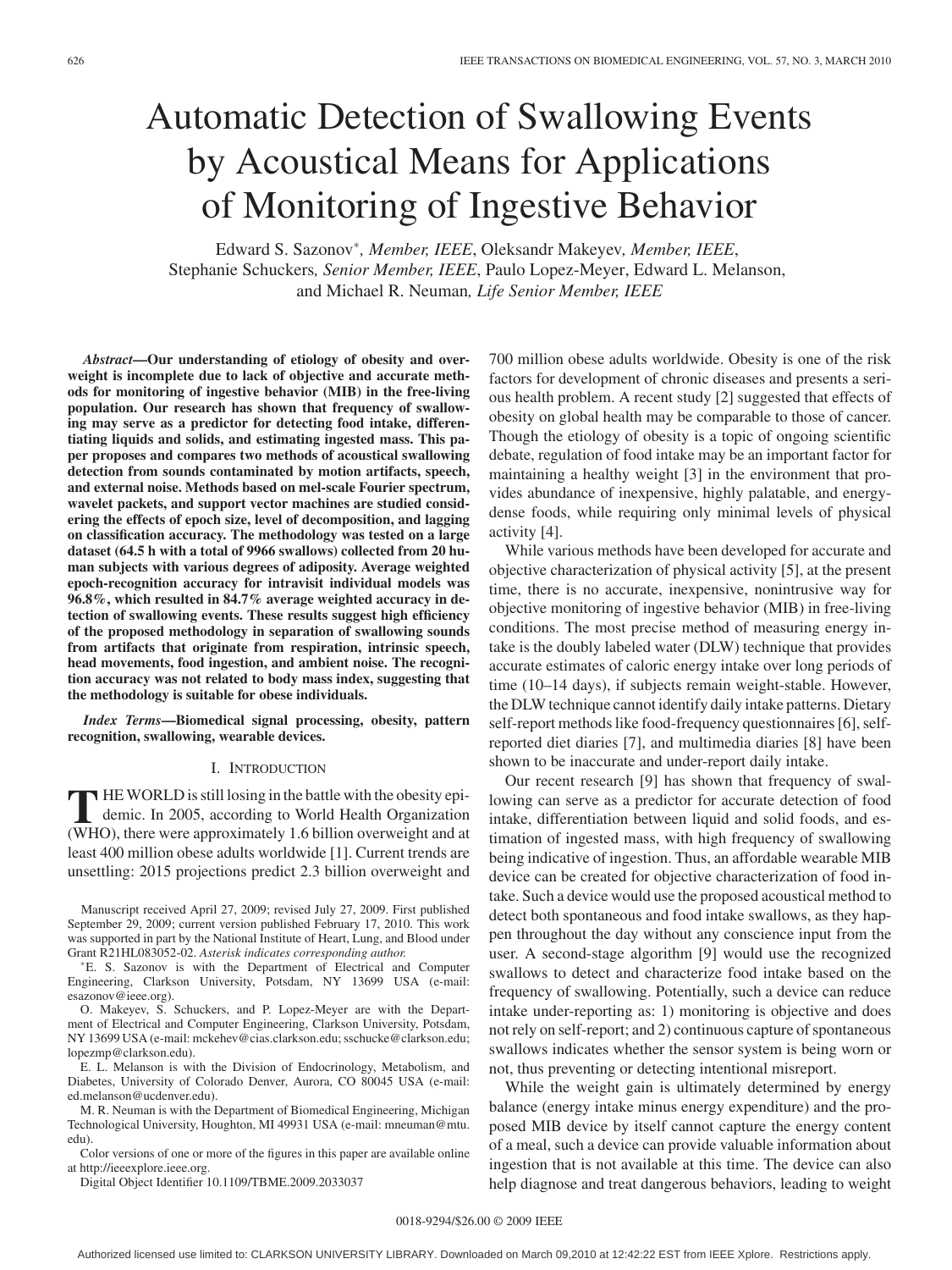gain, such as unconscious snacking [10], night eating [11], and evening [12] or weekend overeating [13]. The device may also find applications in diagnostics and treatment of disorders not directly related to obesity, such as inadvertent weight loss (cachexia), anorexia, and bulimia, as well as dysphagia.

The proposed method for acoustical detection of swallowing events is the first and fundamental step in implementation of the wearable MIB device. The swallowing detection does not need to differentiate between spontaneous and food intake swallows as the food-intake detection relies only on frequency of swallowing events. Algorithms presented in [9] can be applied as the second step of processing to detect and characterize food intake from the sequence of swallows.

This paper demonstrates high accuracy of swallowing event detection by acoustical means on the largest dataset to date by the methodologies based on mel-scale Fourier spectrum (msFS) and wavelet packet decomposition (WPD) for time-frequency representation, and support vector machines (SVM) for automatic recognition of characteristic sound of swallowing. It also contains assessment of the size of a near-optimal time decomposition window and effects of the decomposition level and epoch lagging on accuracy of swallowing detection suggesting that epoch duration used in earlier publications may not be optimal. Furthermore, assessment of recognition accuracy as a function of subject's body mass index (BMI) shows that the proposed acoustical method is suitable for obese individuals. Finally, it is demonstrated that proposed methods have substantial tolerance to the sound artifacts resulting from food intake, intrinsic speech, and background noise, and therefore may be suitable for free-living conditions.

The description is organized as follows: Section II presents the background on assessment of swallowing sound signals and currently used automatic swallowing detection methods. Section III provides a brief description of the data collection process. Section IV presents a detailed description of the proposed methodology. Experimental results are presented in Section V followed by the discussion and conclusions.

# II. ACOUSTICAL DETECTION OF SWALLOWING EVENTS

Currently, videofluoroscopy and electromyography (EMG) are considered the gold standard in studies of deglutition. Videofluoroscopy depends on bulky and potentially unsafe equipment, while EMG is too invasive due to frequently used subcutaneous placement of electrodes in the masseter, suprahyoid, and infrahyoid muscles [14] to avoid interference from the muscles of the neck. Other reported sensors include a variety of strain devices [14]–[16]. However, most of the reported results indicate that detection of swallowing by a laryngeal strain sensor is not appropriate for obese subjects because under chin adipose deposits inhibit reliable detection of swallows. Use of accelerometer placed over the suprasternal notch of trachea, as suggested by [17]–[19], may also be not appropriate for obese individuals for the same reasons. Detection of the characteristic swallowing sound created by the specific motion of laryngopharynx can be performed by a microphone that is significantly less invasive and more effective for obese individuals than the methods listed above.

Several methods have been proposed for assessment of swallowing sounds using signal processing and pattern-recognition techniques. Methodologies for automatic decomposition of the tracheal sound signal into swallowing and respiratory segments in applications to dysphagia are presented in [17]–[20]. Signal decomposition techniques utilized such features as autoregressive coefficients, root-mean-square values of the signal in time domain, average power of the signal within several frequency bands, waveform fractal dimension, and discrete wavelet transform on time windows (epochs) ranging in duration from 12.5 to 100 ms. Reported recognition rates were in the range from 78.54% [17] to 93% [19], although the sound recordings did not include any speech or noise.

Rejection of artifacts arising from ingestion, intrinsic speech, and external noise is an issue that needs serious consideration. In the MIB applications, artifacts such as breathing, talking, throat cleaning, head movements, etc., may be confused with swallowing, thus decreasing the accuracy of the recognition [21]. The feasibility of sound artifact rejection was tested in [22], where swallowing sound recognition was performed using the limited receptive area neural classifier in combination with short-time Fourier transform and continuous wavelet transform. The methods described in [22] achieved 100% accuracy in classification of swallowing sounds on a limited dataset containing swallowing sounds, motion artifacts, talking, and music, although practical applications to large datasets were limited by high computational burden of the method.

A recently reported method of automated swallowing detection that was tested in the presence of artifacts originating in talking, head movements, food ingestion, and respiration was presented in [23]. The data were collected from six healthy subjects using a sensor collar containing surface EMG electrodes and a stethoscope electret microphone. A total of 7.93 h of data with 1265 swallows were acquired. Feature similarity search combined with an agreement of the detectors fusion method was used for classification. Fourfold cross validation was used with threefolds used for training and onefold for validation. The average recognition rate of 70% was obtained for labeling epochs of 250 ms, as belonging to swallows or nonswallows.

In summary, acoustical detection of swallowing events, as presented herein, may present a noninvasive and convenient method suitable for use by obese individuals. However, the field of swallowing sound detection is relatively unexplored with a significant need to focus on realistic conditions with presence of various sound artifacts. Another key consideration is the choice of the epoch duration and lagging for signal analysis. Epoch sizes used in [18], [20], and [23] are substantially shorter (12.5– 250 ms) than the average duration of a swallow (0.86 s) [24], and thus, may represent only a partial segment of a swallowing sound or require a large number of time lags. The goal of the methodology proposed, here, is to consider acoustical swallow recognition as a method that may be appropriate for obese individuals; compare two popular signal time-frequency decompositions; investigate selection of key parameters of timefrequency transforms, such as epoch duration and level of decomposition; and to test the proposed methods on a challenging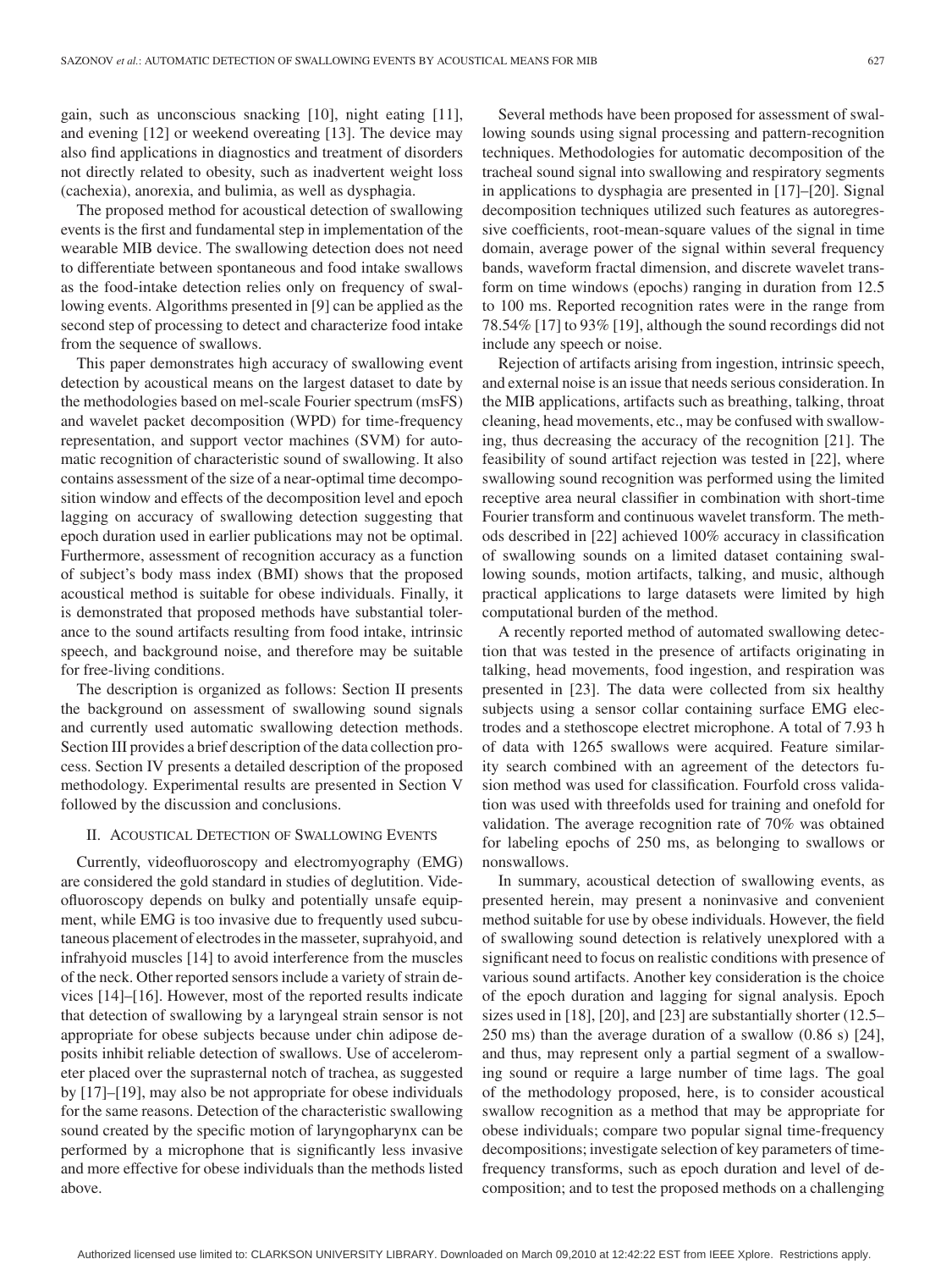dataset that resembles free-living conditions and includes artifacts of various origins.

# III. DATA COLLECTION

The data used in this paper were collected from a human study reported in [25], where the details of the protocol, hardware, sensors, and reliability of the manual scoring procedure are reported, but with no attempt to automatically recognize swallowing events. The following is a summary of the human study. The subject population included 20 volunteers, of which seven had BMI greater than 30 (obese). Each subject participated in four visits, each of which consisted of a 20-min resting period, followed by a meal, followed by another 20-min resting period. Out of 80 collected visits, ten were discarded due to data collection errors [25]. Selection and sequence of foods were fixed for each meal and represented different physical properties of the food such as crispiness, softness/hardness, and tackiness, all of which may impact both the artifacts arising from chewing sounds and the swallowing sound itself. To evaluate the impact of a meal-time conversation on the accuracy of swallowing detection, the subjects were involved in a dialogue with a member of the research team during the second and fourth visits and ate in silence during the first and third visits. Additionally, background noise (city noise, restaurant noise, and music) was played during the second and fourth visits to simulate realistic environments where people may be eating. The subjects were monitored by a multimodal sensor system that included an IASUS NT (IASUS Concepts, Ltd.) throat microphone located over laryngopharynx. The microphone provided a dynamic range of  $46 \pm 3$  dB with a frequency range of 20–8000 Hz. Amplified signals were recorded through a line-in input of a standard sound card at a sampling rate of 44 100 Hz. The recordings were manually scored to mark the boundaries of each swallow. The evaluation of interrater reliability reported in [25] showed high reliability of manual scores (MSs) (0.98 average intraclass correlation) for manual scoring of swallows.

## IV. METHODS

The proposed methods are based on popular time-frequency decompositions: msFS and WPD with classification performed by SVM. Time-frequency decomposition and feature extraction based on WPD and msFS is widely used for processing of physiological signals, such as heart sounds [26] and lung sounds [27]. SVM is a supervised learning method that has a sound theoretical basis, robust to overfitting (loss of generalization on noisy or incomplete data [28]), and capable of producing very complex decision boundaries.

# *A. Feature Extraction by Wavelet Packet Decomposition*

First, the sound stream was split into a series of overlapping epochs with fixed duration  $D$  and step  $S$ . A Hanning window was applied to each epoch. Second, a time-frequency decomposition of each epoch was obtained using WPD creating  $2^N$ wavelet packets (where  $N$  is the level of decomposition) [29]. A packet on the previous level is decomposed into two packets on



Fig. 1. (a) 4.0-s fragment of a sound recording including a swallow. (b) Features extracted by WPD processing. (c) Features extracted by msFS processing. Frequencies are shown for the center of each packet or bin.

the next level as  $w_{2n}(t) = \sqrt{2} \sum_{k} h_k w_n(2t - k), w_{2n+1}(t) = \sqrt{2} \sum_{k} \sum_{k} h_k w_n(2t - k)$  $2\sum_{k} g_{k}w_{n}(2t-k)$  where  $h_{k}$  is the low-pass finite-impulse response (FIR) filter and  $q_k$  is the high-pass FIR filter such as  $g_k = (-1)^k h_{1-k}$ . The WPD was computed using Coiflet C4 wavelet. Advantages of the Coiflet wavelet include near-linear phase, good amplitude response, and fast computation [30]. WaveLab [31] package for MATLAB was used to perform WPD. Third, each wavelet packet was converted into a scalar feature forming a feature vector  $f_i$  of length  $2^N$  for each epoch. The chosen feature was the unbiased estimate of entropy [32]. Fourth, to account for the time-varying structure of a swallow, a timelagged feature vector was produced by merging feature vectors of the K adjacent epochs:  $f_i' = \{f_{i-K}, f_i, f_{i+K}\}.$ 

## *B. Feature Extraction by msFT*

First, segmentation of the sound signal into overlapping epochs was performed identically to the one used for WPD. Second, the Fourier amplitude spectrum  $F(k)$  of length L was computed for every epoch. Third, a mel-scale triangle filter bank  $M_i(k)$  [33] was used to computer  $2^N$  point feature vector  $f_i$  (where N is an equivalent to WPD's level of decomposition) defined as  $f_i = \log(\sum_{k=0}^{L/2} F(k)M_i(k)), i = 0, ..., N - 1$ . Finally, the time-lagged vector  $f_i'$  was obtained in the same way as for WPD. Fig. 1 shows a segment of the sound recording containing a swallow and its respective representation obtained by WPD and msFS processing with decomposition level  $N =$ 8, epoch duration  $D = 1.5$  s, and step  $S = 0.2$  s.

# *C. Support Vector Machines*

The time-lagged feature vectors  $f_i'$  obtained either through WPD or msFS processing were used as inputs for training and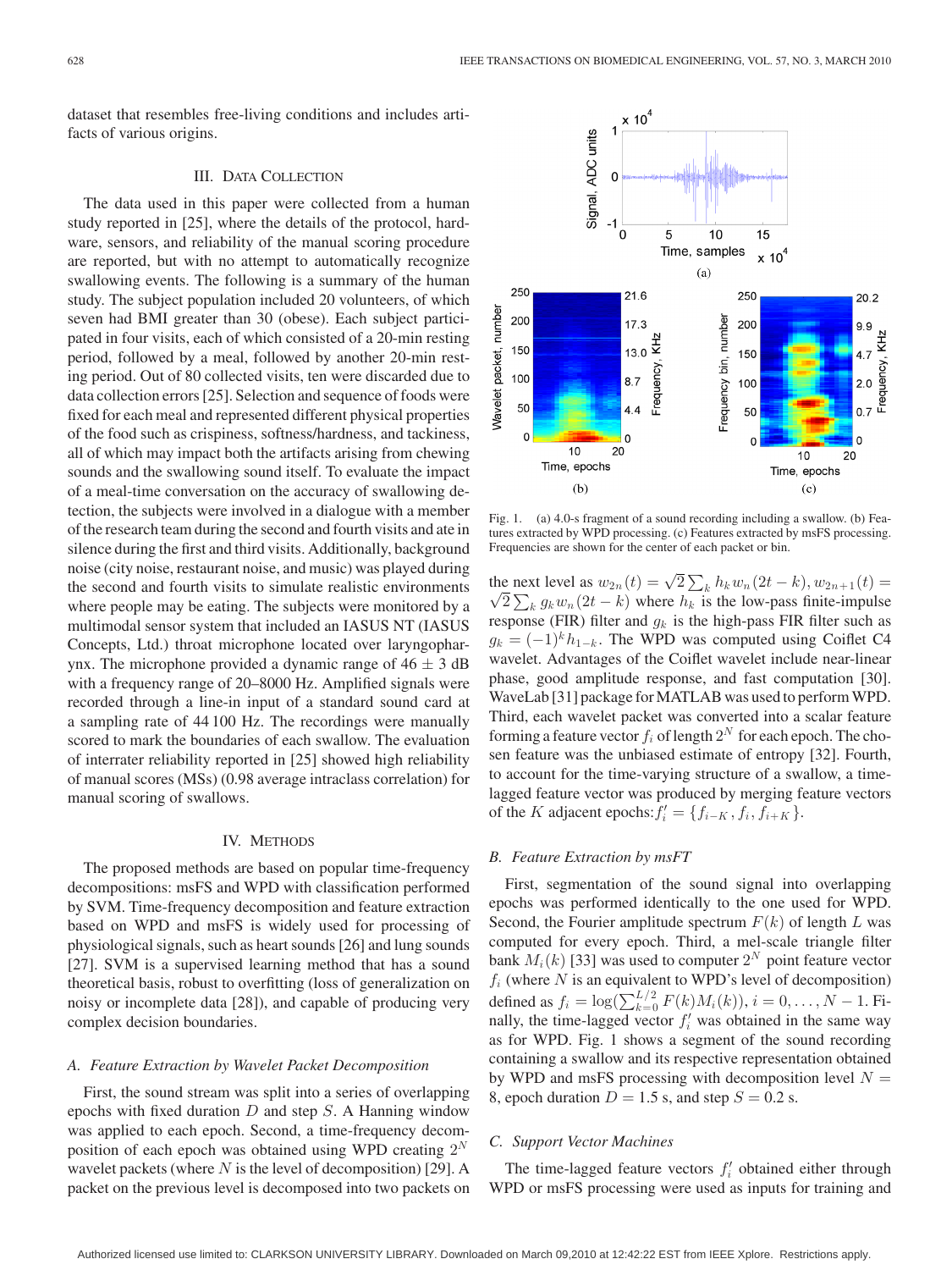validation of an SVM classifier [28]. The choice of the SVM as a classifier was defined by sound theoretical foundation and robust performance of SVM classifiers. A comparison of SVM performance with the performance of 16 classification and nine regression methods on 21 datasets for classification and 12 datasets for regression [34] ranked SVM as one the best techniques on most datasets, especially for classification. LibSVM package for MATLAB [35] was used for training the SVM classifier using the Gaussian radial-basis kernel function. Optimal parameters of the SVM classifier were found by a grid search procedure.

#### *D. Optimal Epoch Duration and Decomposition Level*

Optimal epoch duration  $D$ , epoch step size  $S$ , decomposition level  $N$ , and number of lags  $K$  were determined in a grid search procedure. The epoch duration and step size  $(D/S)$  were taken from a set {3.0/0.4, 1.5/0.2, 0.75/0.1, 0.375/0.05} seconds that represents progressively finer time resolutions. Decomposition level both for WPD and msFS was taken as  $N \in \{5, 6, 7, 8,$ 9}, thus producing features from 32 to 512 for each epoch. The number of lags  $K$  was either 0 or 1 since a higher number of lags produced long feature vectors that substantially slowed the classifier. Since a grid search procedure is time-consuming, it was performed on randomly selected two visits that included noise and talking during the meal, and thus, presented a harder classification case. The grid search procedure repeatedly trained classifiers defined by various combinations of  $D/S$ , N, and K. The validation accuracy was used to evaluate the goodness of parameters. Training and validation were performed with 34% of the data (one fold) used for training and 66% (two folds) used for validation. The accuracy of swallowing detection was estimated as described further.

# *E. Training and Validation*

The pairs of feature vectors and class labels to be used as inputs for the SVM classifier were obtained in the following way: if any part of the epoch belonged to a swallow marked in the MS, the epoch label was set as "1" (swallow epoch), otherwise it was set as "−1" (nonswallow epoch). Individual intravisit models were built for 70 visits of 20 subjects. The training and validation sets were formed by taking into account the highly nonhomogeneous structure of each visit. For example, a period of quiet resting with no talking and no food intake will not have enough variability in the data to train a classifier that would work reliably if talking or food intake is introduced. Since talking, food intake, and external noise are introduced at various times in each visit, a longitudinal segmentation was used. Each visit was divided into 55 segments of equal duration, each segment of 1 min in duration on average. Threefold cross validation was performed with two folds used for training and one fold used for validation.

# *F. Accuracy of Detecting Swallowing Instances*

Predicted class labels represent accuracy of the classifier on epoch level and do not correspond well to the accuracy of detection of swallowing events. Transition from the epochs to



Fig. 2. Examples of (a) true positive, (b) false positive, (c) true negative, and (d) false negative. Each number represents a class label for an epoch ("−1" nonswallow epoch, and "1"—swallow epoch).

swallowing events was done by identifying all situations where either MS or Automatic Score (AS) indicated presence of a swallow and calculating the numbers of true positives, false positives, and false negatives in terms of swallowing events. A true positive  $(T_+)$  was counted if both MS and AS contained continuous sequences of epochs marked as swallows intersecting at one or more epochs or on the sequence boundary [see Fig. 2(a)]. A false positive  $(F_{+})$  was identified if the AS marked a swallow that was not present in the MS [see Fig. 2(b)]. A true negative  $(T_+)$  was counted if both MS and AS contained continuous sequences of epochs marked as nonswallows intersecting at one or more epochs [see Fig. 2(c)]. A false negative  $(F_+)$  was counted if the MS marked a swallow that was not present in the AS [see Fig. 2(d)]. The accuracy of swallowing events detection was then estimated using weighted accuracy =  $T_+ + T_-/T_+ + T_- + F_+ + F_-$ , sensitivity =  $T_{+}/T_{+} + F_{-}$ , and specificity =  $T_{-}/T_{-} + F_{+}$ .

## V. RESULTS

The graphs obtained by the grid search of optimal epoch duration, decomposition level, and number of lags on a subset from two visits are shown in Fig. 3 that suggests the best parameters for WPD processing, i.e., ninth level of decomposition on 1.5-s epoch. For msFS processing, the best parameters are at the seventh level of decomposition on 1.5-s epoch. These parameters with and without lagging were used to process throat microphone signal collected in 70 visits. SVM training was performed with misclassification penalty  $C = 10$  and Gaussian kernel width parameter  $\gamma = 0.05$ . Results obtained in per-epoch recognition and detection of swallowing events are presented in Table I.

The best average weighted accuracy in terms of epochs and swallows was produced by msFS-7 with three lags and found to be  $96.8 \pm 1.4\%$  for epochs and  $84.7 \pm 6.9\%$  for swallows. The distribution of average weighted accuracy in classification of epochs and swallowing events versus the subject's BMI and corresponding linear fit of the data are presented in Fig. 4. To assess the impact of sound artifacts on accuracy of identifying swallowing events, the average weighted swallowing accuracy was also computed individually for the four nonoverlapping parts of the validation set corresponding to the following categories: periods of no food intake and no talking (88.0%), periods of no food intake with talking (86.4%), periods of food intake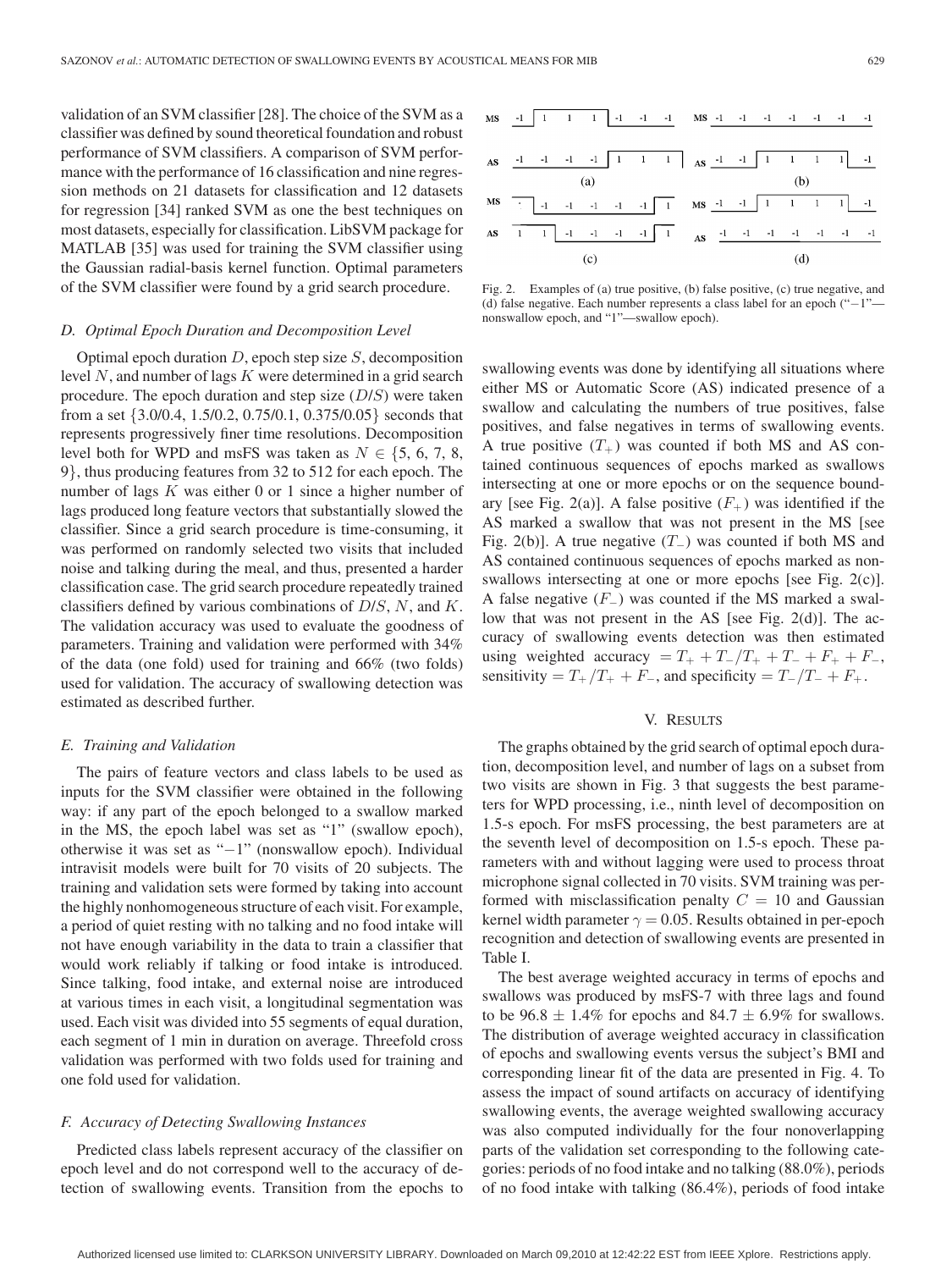

Fig. 3. Accuracy of swallowing sound recognition as a function of epoch duration and decomposition level (a) msFS with no lags. (b) WPD with no lags. (c) msFS with  $K = 1$  (three lags). (d) WPD with three lags.

TABLE I ACCURACY OBTAINED IN DETECTION OF SWALLOWING EVENTS FOR THREEFOLD CROSS VALIDATION

| Feature                                | WPD 9 | WPD 9 | msFS 7 | msFS 7 |
|----------------------------------------|-------|-------|--------|--------|
| Number of lags                         |       |       |        |        |
| per-epoch<br>Average<br>accuracy (%)   | 95.9  | 96.4  | 96     | 96.8   |
| per-swallow<br>Average<br>accuracy (%) | 79.4  | 79.4  | 79     | 84.7   |

and no talking and background noise (86.2%), and periods of food intake with talking and background noise (82.9%).

# VI. DISCUSSION

One of the goals of this paper was to determine the optimal duration of an epoch, since durations reported in existing literature [18], [19], and [23] varied over a wide range of 12.5– 250 ms. As Fig. 3 shows that the epoch duration of 1.5 s clearly demonstrates the highest recognition accuracy both for msFS and WPD with or without lagging. This corresponds well with the mean duration of swallow, which in our study was found to be 1.15 s with a standard deviation of 0.29 s (based on analysis of 10 686 swallows), comparable to previously reported duration of 0.86 s [24]. Thus, the epoch duration of 1.5 s is sufficient to completely include an average swallow. We believe that such a choice of the epoch duration is one of the reasons that our recognition rate is substantially higher than per epoch accuracy



Fig. 4. Distribution of average weighted accuracy in classification of epochs and swallowing events versus subject's BMI and corresponding linear fit of the data

of 70% reported in [23] where the authors used a 0.25-s epoch that cannot cover a complete swallow. Although our study excluded dysphagic subjects, we may anticipate that recognition of longer than normal dysphagic swallows [36] may benefit from a longer epoch.

Fig. 3 also demonstrates accuracy growth with increase in the level of decomposition. The most pronounced increase for msFS is observed until the seventh level of decomposition. As Table I shows a lagged version produces higher overall accuracy due to better preservation of accuracy during transitioning from epochs to swallows on some of the visits. Lagging takes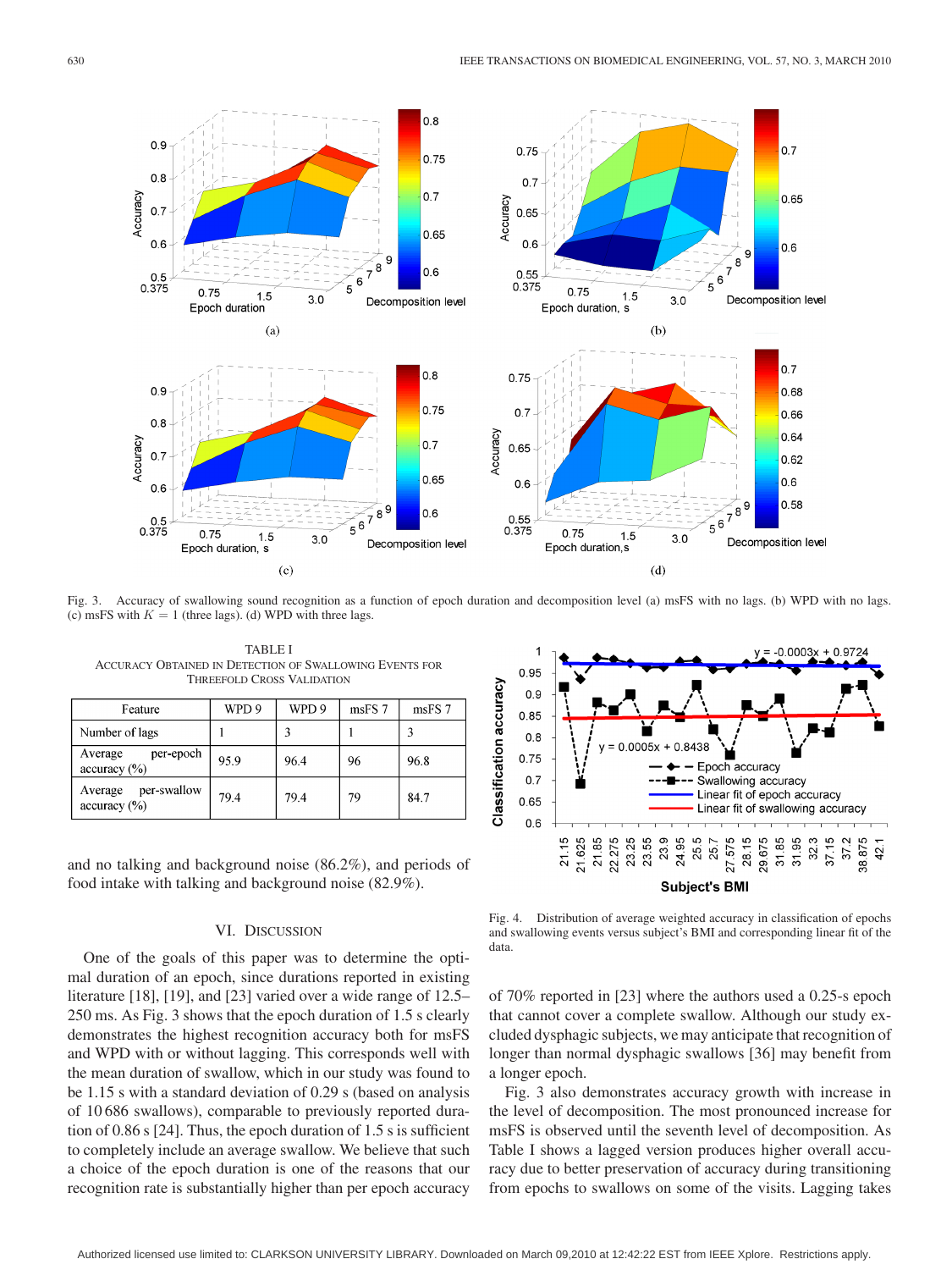the feature evolution over time into account, and thus, produces more accurate results. The nonlagged version of WPD processing clearly peaks at the ninth level of decomposition and trends toward further growth. Unfortunately, higher levels of decomposition result in unacceptably long processing times both for feature extraction and classification. The lagged version of WPD behaves somewhat erratically (which may be attributed to a limited dataset used in the grid search procedure), but clearly peaks at the eighth level of decomposition, confirming that the eighth– ninth levels are probably near the optimum for WPD. Fig. 3 and Table I also demonstrate that msFS time-frequency decomposition clearly outperforms WPD resulting in higher recognition accuracy. A possible explanation is nonlinear scaling of the frequencies by msFS that allows for a better representation of the lower frequencies that contain most of the energy of a swallowing sound.

One of major advantages of the present study is that it was designed to be close to real-life conditions and include sound artifacts originating from chewing of food of different textures, talking, head movements, occasional intrinsic sounds (for example, coughing), and background noise of various origins. Thus, the classifier had to deal with a significantly more complex problem than previous studies while achieving a comparable (versus 93% in [19]) or better performance (versus 79% in [18]). The closest study that allows direct comparison is [23], which achieved the epoch-accurate average recognition rate of 70%. For comparison, the methodology proposed here yielded the average weighted epoch accuracy of 96.8% that relates to 84.7% average weighted accuracy in detection of swallowing events. Furthermore, our study utilized a wider variety of solid foods (cheese pizza, an apple, and a peanut butter sandwich) with varying physical properties that directly impact the sounds of mastication [37] and, subsequently, influence swallowing recognition. Another advantage is unrestricted consumption of liquids, which were limited in [23] to 5 and 15mL of volume at a time. Liquid consumption is characterized by a very high swallowing frequency [9] in which identification of individual swallows is difficult due to the fact that consecutive swallows may be recognized as one. The results show that artifact sounds negatively impact the recognition accuracy, but not to a degree that would render the method unusable. As expected, the highest recognition accuracy is observed for quiet periods of no food intake (88.0%), and the lowest recognition accuracy is observed for periods of food intake combined with talking and background noise (82.9%). Thus, application of noise cancellation techniques may further improve on the classification accuracy.

As Fig. 4 suggests, the accuracy of detecting swallowing events is very likely not to be dependent on the subject's BMI. While more data are needed to appropriately test the effect of obesity, this may be an important advantage of the acoustical approach of detecting swallowing events. The highest BMI of a volunteer in the study was 42.1, which is considered as severe (morbid) obesity. Even for this volunteer, the swallowing identification accuracy was greater than 80%. Thus, these results suggest that the proposed methodology could be used for monitoring of food intake in obese individuals.

The reported experimental results were obtained on the dataset containing 64.5 h of data with 9966 swallows collected from 20 subjects with the experimental conditions resembling those of food consumption in free-living. To our knowledge, this is largest dataset collected to date. In addition, the MS of swallows used for training of the classifiers has known reliability metrics [25]. Overall, the proposed methodology showed good performance in testing on a more complicated dataset than any of the previous studies. The next step in the development of the acoustical method of the detection of swallowing is development of intervisit individual and group models that could be practically applied for automatic scoring of the swallowing sound recordings. The desired accuracy of the identification of swallowing is another question that needs further investigation. However, the methods for detection of food intake and prediction of ingested mass [9] should offers some tolerance to the errors in detection of swallowing instances, since they rely on multiple swallows and relatively long time windows (up to 2 min).

The results of this paper also have important implications for the original intent to use automatic recognition of swallowing sounds in a wearable device for monitoring of ingestion. The time sequence of swallows detected by the proposed method can be further processed by algorithms in [9] to detect and characterize food intake to achieve real-time monitoring of ingestion. With the rapid progression of computing power available in modern ubiquitous platforms [cell phones, personal digital assistant (PDA)], the proposed MIB methodology can be implemented as a wearable device allowing for real-time biofeedback to individuals. Such a wearable device may potentially find numerous applications in research, clinical nutrition, and self-monitoring of food intake by general population.

# VII. CONCLUSION

In this paper, we describe two automatic acoustical swallowing detection methods for use in MIB applications. The methods were based on combination of msFS or WPD and SVM. The proposed methodology was tested on the data collected from 20 human subjects with 35% of the subjects being obese with BMI of at least 30 and the average BMI of 28.53 using a multimodal data collection system designed for noninvasive monitoring of chewing and swallowing. The total duration of data used for training and validation was 64.5 h including 9966 swallows, which makes it the largest dataset to date. Average weighted epoch-classification accuracy of 96.8% resulted in 84.7% average weighted accuracy in detection of swallowing events. Optimal duration of a sound time slice was found to be 1.5 s that corresponds well to the statistics of swallowing duration. The msFS decomposition with three lags clearly outperformed WPD in recognition accuracy. A study of impact of food intake, talking, and background noise on accuracy of swallowing detection suggests robustness of the proposed methodology to such events, as well as its ability to accurately separate swallowing sounds from sound artifacts that originate in respiration, talking, head movements, food ingestion, and ambient noise. The method was also demonstrated to work equally well for both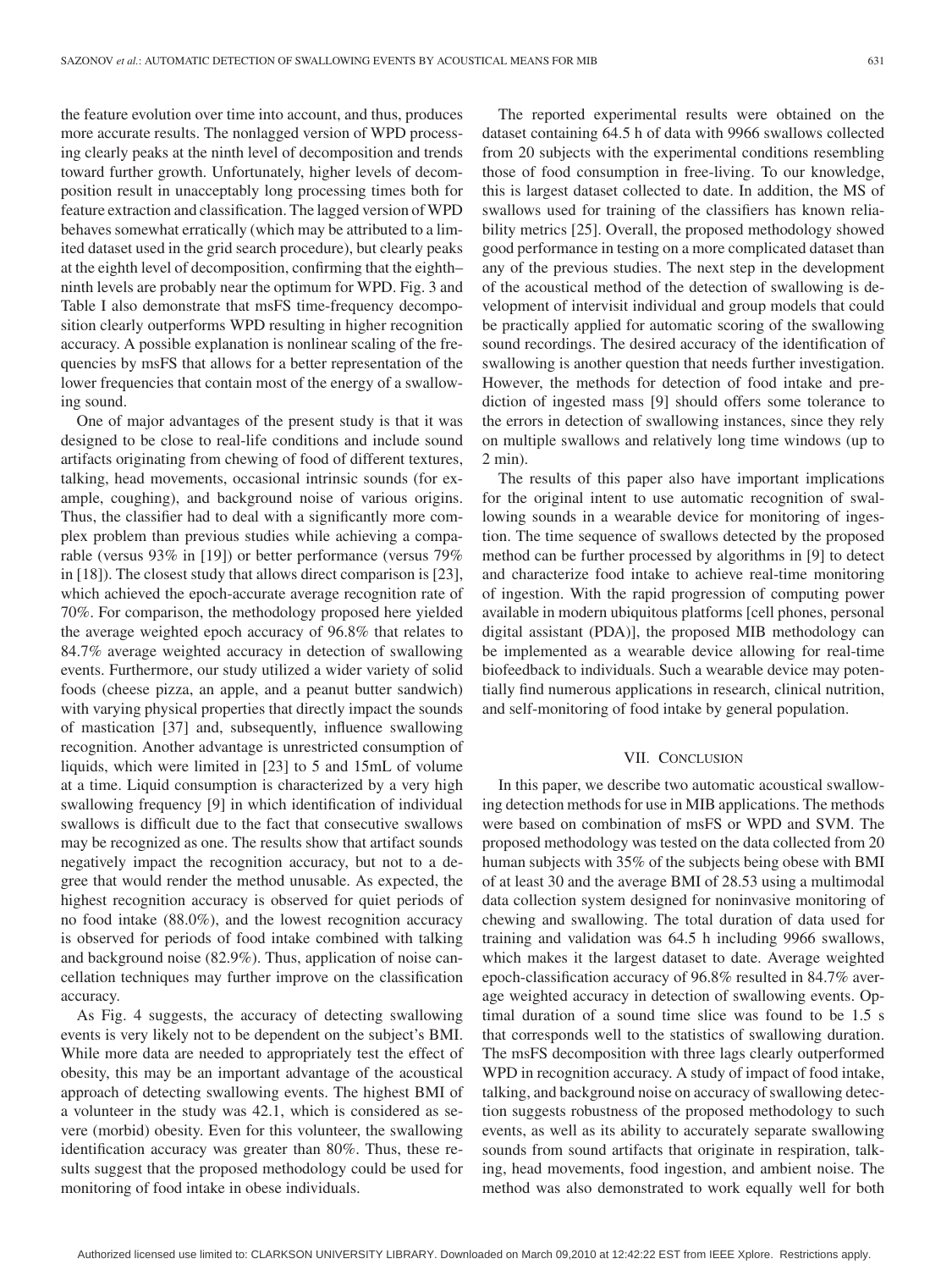obese and nonobese subjects. The described methodology and sensors may be implemented in a wearable monitoring device, thus enabling MIB applications in free-living individuals.

## ACKNOWLEDGMENT

The authors would like to thank the anonymous reviewers for their suggestions on improving this manuscript.

#### **REFERENCES**

- [1] World Health Organization. (2008, Oct.). Global Infobase for Overweight and Obesity, http://www.who.int/mediacentre/factsheets/fs311/en/ index.html
- [2] S. J. Olshansky, D. J. Passaro, R. C. Hershow, J. Layden, B. A. Carnes, J. Brody, L. Hayflick, R. N. Butler, D. B. Allison, and D. S. Ludwig, "A potential decline in life expectancy in the United States in the 21st century," *New Eng. J. Med.*, vol. 352, pp. 1138–1145, Mar. 2005.
- [3] J. P. Flatt, "Substrate utilization and obesity," *Diabetes Rev.*, vol. 4, pp. 433–449, 1996.
- [4] J. O. Hill, H. R. Wyatt, G. W. Reed, and J. C. Peters, "Obesity and the environment: Where do we go from here?," *Science*, vol. 299, pp. 853– 855, Feb. 2003.
- [5] P. Ainslie, T. Reilly, and K. Westerterp, "Estimating human energy expenditure: A review of techniques with particular reference to doubly labelled water," *Sports Med. (Auckland, N.Z.)*, vol. 33, pp. 683–698, 2003.
- [6] J. L. Weber, P. M. Reid, K. A. Greaves, J. P. DeLany, V. A. Stanford, S. B. Going, W. H. Howell, and L. B. Houtkooper, "Validity of selfreported energy intake in lean and obese young women, using two nutrient databases, compared with total energy expenditure assessed by doubly labeled water," *Eur. J. Clin. Nutr.*, vol. 55, pp. 940–950, Nov. 2001.
- [7] J. M. D. Castro, "Methodology, correlational analysis, and interpretation of diet diary records of the food and fluid intake of free-living humans," *Appetite*, vol. 23, pp. 179–192, Oct. 1994.
- [8] C. H. Kaczkowski, P. J. Jones, J. Feng, and H. S. Bayley, "Four-day multimedia diet records underestimate energy needs in middle-aged and elderly women as determined by doubly-labeled water," *J. Nutr.*, vol. 130, pp. 802–805, Apr. 2000.
- [9] E. Sazonov, S. Schuckers, P. Lopez-Meyer, O. Makeyev, E. Melanson, M. Neuman, and J. Hill, "Toward objective monitoring of ingestive behavior in free living population," *Obesity*, vol. 17, no. 10, pp. 1971–1975, 2009.
- [10] C. Ward, *Compulsive Eating: The Struggle to Feed the Hunger Inside*. New York: The Rosen Publishing Group, 1998.
- [11] A. J. Stunkard, W. J. Grace, and H. G. Wolff, "Night eating syndrome," in *Eating Disorders and Obesity. A Comprehensive Handbook*. New York: Guilford Press, 2002, pp. 183–188.
- [12] A. K. Kant, R. Ballard-Barbash, and A. Schatzkin, "Evening eating and its relation to self-reported body weight and nutrient intake in women, CSFII 1985–86," *J. Amer. College Nutr.*, vol. 14, pp. 358–363, Aug. 1995.
- [13] P. S. Haines, M. Y. Hama, D. K. Guilkey, and B. M. Popkin, "Weekend eating in the United States is linked with greater energy, fat, and alcohol intake," *Obesity Res.*, vol. 11, pp. 945–949, Aug. 2003.
- [14] C. Ertekin, I. Aydogdu, Y. Seçil, N. Kiylioglu, S. Tarlaci, and T. Ozdemirkiran, "Oropharyngeal swallowing in craniocervical dystonia," *J. Neurol. Neurosurg. Psychiatry*, vol. 73, pp. 406–411, Oct. 2002.
- [15] E. Stellar and E. E. Shrager, "Chews and swallows and the microstructure of eating," *Amer. J. Clin. Nutr.*, vol. 42, pp. 973–982, Nov. 1985.
- [16] M. Pehlivan, N. Yüceyar, C. Ertekin, G. Celebi, M. Ertaş, T. Kalayci, and I. Aydogdu, "An electronic device measuring the frequency of spontaneous ˆ swallowing: Digital phagometer," *Dysphagia*, vol. 11, pp. 259–264, 1996.
- [17] L. J. Lazareck and Z. K. Moussavi, "Automated algorithm for swallowing sound detection," in *Proc. Can. Med. Biol. Eng. Conf.*, 2002, pp. 1–4.
- [18] M. Aboofazeli and Z. Moussavi, "Automated classification of swallowing and breadth sounds," in *Conf. Proc.: Annu. Int. Conf. IEEE Eng. Med. Biol. Soc. IEEE Eng. Med. Biol. Soc. Conf.*, 2004, pp. 3816–3819.
- [19] M. Aboofazeli and Z. Moussavi, "Automated extraction of swallowing sounds using a wavelet-based filter," in *Proc. Conf. Proc.: Annu. Int. Conf. IEEE Eng. Med. Biol. Soc. IEEE Eng. Med. Biol. Soc. Conf.*, 2006, pp. 5607–5610.
- [20] M. Aboofazeli and Z. Moussavi, "Analysis of swallowing sounds using hidden Markov models," *Med. Biol. Eng. Comput.*, vol. 46, pp. 307–314, Apr. 2008.
- [21] A. Das, N. P. Reddy, and J. Narayanan, "Hybrid fuzzy logic committee neural networks for recognition of swallow acceleration signals," *Comput. Methods Prog. Biomed.*, vol. 64, pp. 87–99, 2001.
- [22] O. Makeyev, E. Sazonov, S. Schuckers, P. Lopez-Meyer, T. Baidyk, E. Melanson, and M. Neuman, "Recognition of swallowing sounds using time-frequency decomposition and limited receptive area neural classifier," in *Proc. AI-2008, 28th SGAI Int. Conf. Innovative Tech. Appl. Artif.*, Cambridge, MA, 2008, pp. 33–46.
- [23] O. Amft and G. Tröster, "Recognition of dietary activity events using on-body sensors," *Arif. Intell. Med.*, vol. 42, pp. 121–136, 2008.
- [24] J. B. Palmer, N. J. Rudin, G. Lara, and A. W. Crompton, "Coordination of mastication and swallowing," *Dysphagia*, vol. 7, pp. 187–200, 1992.
- [25] E. Sazonov, S. Schuckers, P. Lopez-Meyer, O. Makeyev, N. Sazonova, E. L. Melanson, and M. Neuman, "Non-invasive monitoring of chewing and swallowing for objective quantification of ingestive behavior," *Physiol. Meas.*, vol. 29, pp. 525–541, 2008.
- [26] I. Turkoglu, A. Arslan, and E. Ilkay, "An intelligent system for diagnosis of the heart valve diseases with wavelet packet neural networks," *Comput. Biol. Med.*, vol. 33, pp. 319–331, Jul. 2003.
- [27] Y. Liu, C. Zhang, and Y. Peng, "Neural classification of lung sounds using wavelet packet coefficients energy," in *Proc. PRICAI 2006: Trends. Artif. Intell.*, 2006, pp. 278–287.
- [28] N. Cristianini and J. Shawe-Taylor, *An Introduction to Support Vector Machines and Other Kernel-Based Learning Methods*. Cambridge, U.K.: Cambridge Univ. Press, 2000.
- [29] N. Addison, *The Illustrated Wavelet Transform Handbook*. New York: Taylor & Francis, 2002.
- [30] S. Fu, X. Liu, B. Muralikrishnan, and J. Raja, "Wavelet analysis with different wavelet bases for engineering surfaces," in *Proc. 16th Annu. Meeting Amer. Soc. Precision Eng.*, Raleigh, NC, 2001, pp. 249–252.
- [31] J. B. Buckheit and D. L. Donoho, "WaveLab and reproducible research," in *Lecture Notes in Statistics*. New York: Springer-Verlag, 1995, pp. 55– 55.
- [32] R. Moddemeijer, "On estimation of entropy and mutual information of continuous distributions," *Signal Process.*, vol. 16, pp. 233–248, Mar. 1989.
- [33] G. Wu and C. Lin, "Word boundary detection with mel-scale frequency bank in noisy environment," *IEEE Trans. Speech Audio Process.*, vol. 8, no. 5, pp. 541–554, Sep. 2000.
- [34] D. Meyer, F. Leisch, and K. Hornik, "The support vector machine under test," *Neurocomputing*, vol. 55, pp. 169–186, 2003.
- [35] C. Chang and C. Lin. (2001). LIBSVM: A library for support vector machines, [Online]. Available: http://www.csie.ntu.edu.tw/∼cjlin/libsvm
- [36] M. Vaiman and O. Nahlieli, "Oral vs. pharyngeal dysphagia: Surface electromyography randomized study," *BMC Ear Nose Throat Disord.*, vol. 9, p. 3, 2009.
- [37] N. D. Belie, M. Sivertsvik, and J. D. Baerdemaeker, "Differences in chewing sounds of dry-crisp snacks by multivariate data analysis," *J. Sound Vib.*, vol. 266, pp. 625–643, Sep. 2003.



**Edward S. Sazonov** (M'02) received the Diploma of Systems Engineer degree from Khabarovsk State University of Technology, Khabarovsk, Russia, in 1993, and the Ph.D. degree in computer engineering from West Virginia University, Morgantown, in 2002.

He is currently an Associate Professor with the Department of Electrical and Computer Engineering, Clarkson University, Potsdam, NY, and the Head of the Clarkson Laboratory of Ambient and Wearable Devices, Clarkson University. His research interests include bioengineering, computational intelligence,

wireless, ambient and wearable devices, development of methods and wearable sensors for noninvasive monitoring of ingestion, methods and devices for monitoring of physical activity and energy expenditure, wearable platforms for rehabilitation of stroke patients and monitoring of the risk of falling in elderly, and self-powered ambient sensors for structural health monitoring. His work has been supported by national (National Science Foundation, National Institutes of Health, and National Academies of Science) and state agencies, and private industry.